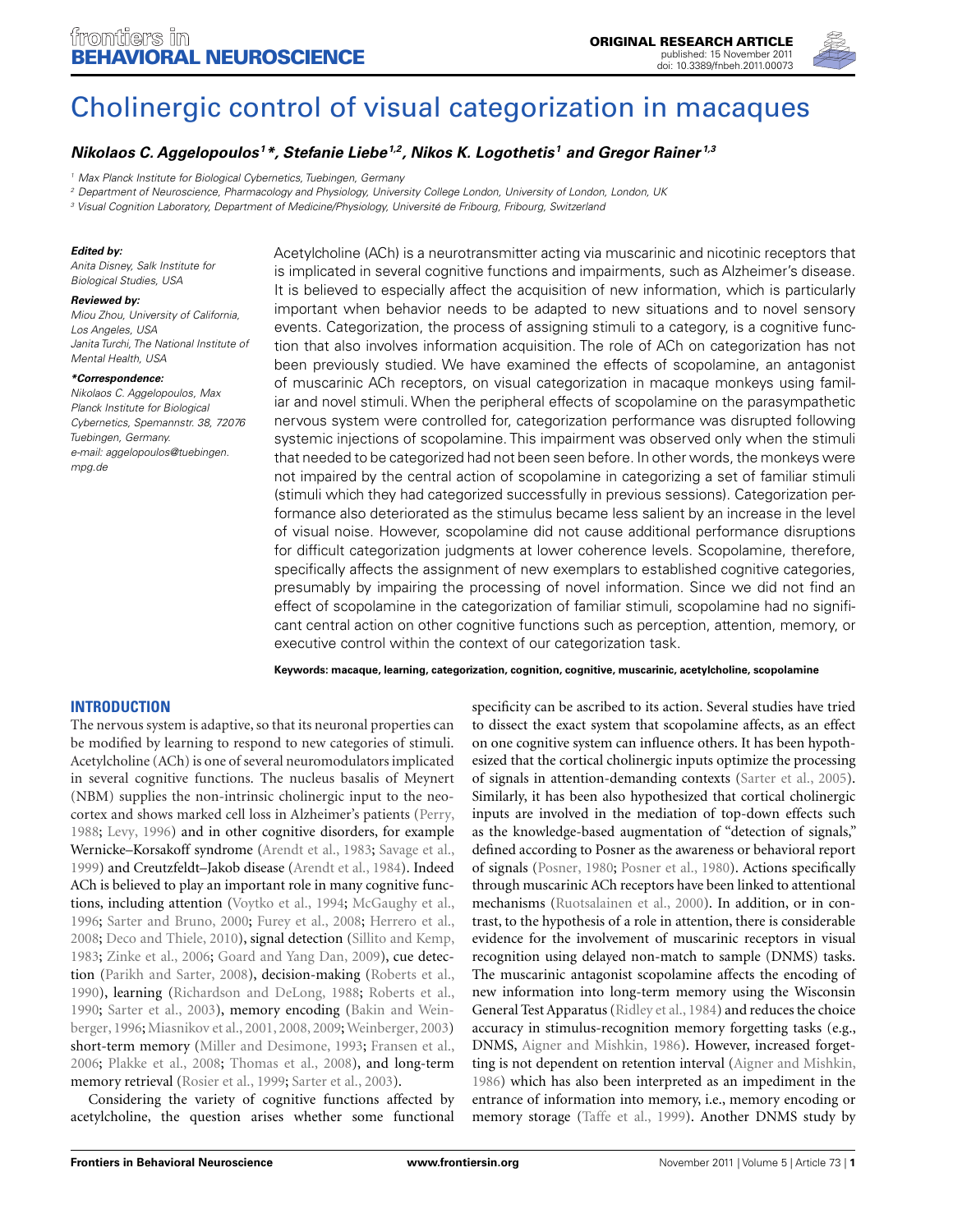[Aigner et al.](#page-8-0) [\(1991\)](#page-8-0) argued that initial storage but not long-term memories, attentive or perceptual processes are affected by scopolamine, because the monkeys were not affected when injected after acquisition. A study by [Myers et al.](#page-8-0) [\(2002\)](#page-8-0) suggested up to a 40% drop in DNMS performance following scopolamine injections while in a different study there was approximately a 12% performance drop in a DNMS task after scopolamine injection in perirhinal cortex [\(Tang et al., 1997](#page-9-0)). A similar deficit with immediate [and delayed word recall was seen in human subjects \(](#page-8-0)Ebert et al., [1998](#page-8-0)). There seems, therefore a relative consensus to have emerged that ACh affects cognition when behaviorally significant or novel stimuli need to be processed [\(Pepeu and Giovannini,](#page-8-0) [2004\)](#page-8-0).

Nonetheless, even within this context there has been some debate. For example the study of [Voytko et al.](#page-9-0) [\(1994\)](#page-9-0) attributed a role in attention to ACh, and more specifically to the NBM cholinergic projection, rather than in learning and memory, based on negative results in a variety of mnemonic tasks. In a separate experiment, the authors interpreted the decrease in correct performance under scopolamine also as an effect of attention, while there was no direct comparison between novel and familiar stimuli, a potential confound when attributing the deficit to attention. A role of ACh in attention has received widespread support among other researchers (e.g., [Sarter and Parikh, 2005;](#page-9-0) [Hasselmo and Sarter,](#page-8-0) [2011\)](#page-8-0) based partly on its role in signal detection [\(Herrero et al.,](#page-8-0) [2008;](#page-8-0) [Deco and Thiele, 2010](#page-8-0)).

In contrast to these studies that attempted to define a specific function affected by scopolamine, a more recent study in humans claimed an effect on a variety of cognitive functions including perception, attention, learning, short-term memory, and even recall [\(Fredrickson et al.](#page-8-0), [2008\)](#page-8-0). This particular study, however, despite its other advantages, failed to use a control for the peripheral actions of scopolamine, making interpretation of the results difficult, since autonomic depression can impair psychomotor function, attention, and memory recall [\(Heims et al., 2006\)](#page-8-0).

Categorization involves many cognitive functions that include the perception of a stimulus, motivational state, learning, and its executive allocation to a category. We have examined the effects of scopolamine, an antagonist of muscarinic ACh receptors, on visual object categorization in macaques. An important control in this design was the comparison of categorization performance between novel stimuli and familiar stimuli. If scopolamine had an effect in a variety of cognitive functions other than the categorization specifically of novel stimuli, then the categorization of familiar stimuli should be affected (e.g., due to effects in perception, attention, motivational state, decision, and long-term memory recall, etc.). An additional crucial control was the use of an analog of scopolamine that does not cross the blood brain barrier, in order to dissect the direct cognitive effects through the central action from any indirect effects due to scopolamine's actions on the parasympathetic system.

## **MATERIALS AND METHODS**

### **SUBJECTS AND PHARMACOLOGICAL TREATMENTS**

The experiments described here were carried out in accordance with the EC Directive 86/609/EEC for animal experiments. Two adult male macaques (K03, 12.5 kg, 11 years of age and D07, 14.5 kg, 8 years of age) were trained in a categorization task: to classify stimuli into categories by appropriate behavioral responses. The paradigm involved a task during which an image that belonged to one of the categories was presented. The macaque used levers to categorize the stimulus. Images were presented at the center of fixation once the macaque pressed a pair of levers for 500 ms. The images remained on the screen for 200 ms after which period a light gray cue square was presented for 1200 ms (**Figure 1**). While the cue square was present, the monkeys could release one of the levers to indicate which category had been shown and, if correct, obtain a juice reward.

On alternate days the macaque received s.c. (subcutaneously) either an injection of scopolamine in 1 ml saline or the vehicle. For example, if a scopolamine injection was made on a Monday, a saline injection would be made on Tuesday. Scopolamine was delivered at 7.5 or 10μg/kg. These doses are similar to those used in human studies [\(Fredrickson et al.](#page-8-0), [2008\)](#page-8-0) and in previous studies of r[hesus macaques \(Taffe et al., 1999;](#page-9-0) [Myers et al.](#page-8-0), [2002](#page-8-0); Plakke et al., [2008\)](#page-9-0). In pilot experiments, lower doses of 5μg/kg caused drowsiness while higher doses (15μg/kg) caused some agitation. Testing began ½ h to 1 h after injection.

Scopolamine can cross the blood brain barrier, however it can also cause parasympathetic depression peripherally which could affect either the perception of the stimuli or performance due to some non-specific effects. For example, scopolamine causes pupillary dilation, depression of salivation, suppression of pharyngeal motility, (hence food and juice ingestion) and suppression in the secretion of gastric fluids. In principle, changes in task performance could be centrally mediated and/or peripherally mediated. Butyl-scopolamine, an analog of scopolamine that does not cross the blood brain barrier, was therefore administered as a control, to determine the extent to which the peripheral actions of scopolamine affected performance in the categorization task. Pupillary dilation was used as a bioassay to titrate the effective dose of butylscopolamine at the same level as the doses of scopolamine used in this study. This was achieved with butyl-scopolamine doses of 4.0–6.0 mg/kg.



**FIGURE 1 | Categorization task.** After successfully fixating on a central fixation spot and concurrently pressing two levers for 500 ms, a stimulus was presented for 200 ms. Immediately afterward, a light gray response cue was presented for 1200 ms during which the macaque had the opportunity to categorize the previously seen image as a "flower" or a "monkey" by releasing the appropriate lever.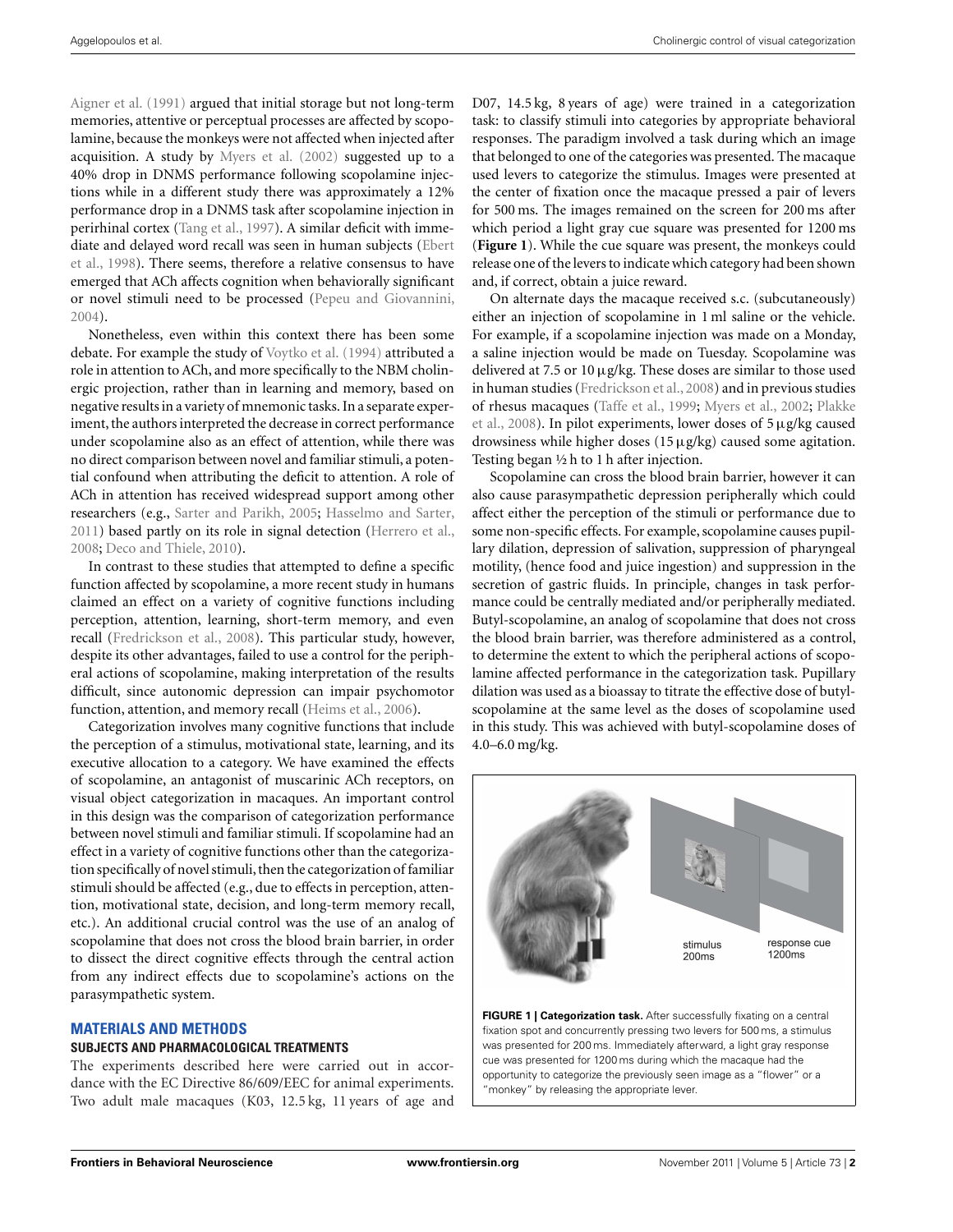Experiments under butyl-scopolamine started 3 weeks after the end of the scopolamine experiments in the case of D07 and 5 months after the scopolamine experiments in the case of K03. In statistically comparing the difference in performance of scopolamine from butyl-scopolamine in these two separate periods, we have normalized the performance against the saline experiments carried out on the day before or after each drug experiment. Therefore what is compared in **[Table 2](#page-5-0)** and the related statistics is the difference in task performance under scopolamine vs. saline from the difference in task performance under butyl-scopolamine vs. saline.

### **STIMULI AND CATEGORIZATION TASK**

The size of the visual stimulus presented in the categorization task was 6˚ of visual angle and the fixation window was 12˚. Grayscale stimuli normalized for equal luminance (mean grayscale  $value = 128$ ), equal contrast, and amplitude spectrum were presented at the center of a computer screen. The luminance of the screen without the stimuli was  $7.0 \text{ cd/m}^2$ , whereas the mean luminance of the stimuli themselves was 17.8 cd/m<sup>2</sup>. The equivalent reflectances were for the screen 3.0e−<sup>2</sup> W/sr.m<sup>2</sup> and for the stimuli 7.2e−<sup>2</sup> W/sr.m2. The stimuli used for the experiment were natural scenes that belonged to either of two categories: monkeys or flowers. The monkey images included in all sessions both macaque and non-macaque images, faces, whole animals, and groups of animals. The flowers were an even mix of radially symmetrical, irregular (e.g., orchids), or several flowers per image at a variety of orientations. The aim was to train the monkeys to use as far as possible true category and not a lower level feature such as a facial feature or radial symmetry.

It has been hypothesized that the cortical cholinergic ACh input is critical in difficult perceptual judgments and optimizes the processing of signals in attention-demanding contexts [\(Sarter et al.,](#page-9-0) [2005\)](#page-9-0). To improve the probability of seeing an effect of scopolamine on categorization, the images were, therefore, parametrically interpolated with random phase "masks" using a degradation procedure we have used previously [\(Rainer et al., 2004](#page-9-0); [Liebe et al.,](#page-8-0) [2009\)](#page-8-0). As individual natural images contain characteristic correlated phase spectra, the procedure increased the noise (i.e., reduced the coherence or phase correlation) of the stimuli (**Figure 2**). The aim was to introduce graded levels of salience. The levels used were 100,60,55,50,45,40, and 0% coherence,with 100% corresponding to the coherent intact image (after equalization) and 0 to complete noise. We chose this range of coherence because pilot studies had indicated that the macaques had a threshold in their ability to recognize the images in the region of noise levels 40–50. Outside this range, with less noise (over 50% stimulus coherence) the animals performed as well as with the 100% intact image whereas with more noise (under 40% stimulus coherence) their responses were at chance. Every time an image appeared at a given coherence level it was interpolated with a new random phase mask, so that the image never was quite the same when presented again at the same coherence level. This procedure was introduced so as to avoid a strategy of using diagnostic elements of a stimulus [\(Nielsen et al.,](#page-8-0) [2006\)](#page-8-0) rather than stimulus category to categorize the images.

The monkeys were trained over several months on a set of six flower and six monkey images (**[Figure 3](#page-3-0)**), which became familiar to them. During testing, in addition to these 12 familiar stimuli, a set of 12 novel stimuli (six monkey and six flower) was also presented. The set of novel stimuli changed every day. The categorization task performed by the monkey involved a stimulus presentation generated at will by the monkey's action of depressing both levers while fixating for 500 ms at a fixation spot at the center of a computer screen. Stimuli were presented randomly from the set of 12 flower and 12 monkey stimuli at one of the seven coherence levels for 200 ms. Following image presentation, the monkey had a period of 1200 ms to categorize the image by releasing one of the levers, left for monkey, or right for flower. Once trained, the monkeys could complete their responses within 600 ms even under scopolamine. Less than 0.5% of their responses had latencies greater than 600 ms. Thus the 1200 ms response window was not restricting their performance.

There were 11 experiments with scopolamine (seven with D07 and four with K03) and nine experiments with butyl-scopolamine (three with D07 and six with K03). Since experiments with only saline were carried out on alternate days, there were 40 test days in total. Minimum intervals were 2 days between scopolamine injections and 3 days between butyl-scopolamine injections. Butylscopolamine experiments began about 3 weeks after the end of the scopolamine experiments to avoid releasing through competitive antagonism scopolamine still bound in the organism. There was a single injection per day and testing began 30 min after injection. Monkeys performed at least 1100 complete trials per day, that is trials when the monkeys responded within 1200 ms of the onset of the response cue (range: 1138–2478 trials). Approximately half of the trials were with novel and half with familiar stimuli, half and half in each category, apportioned into the seven coherence levels. The presentation of the stimuli was randomized with respect to familiarity, category, and coherence, only constrained by a condition



At 0 level, the image therefore contains only noise.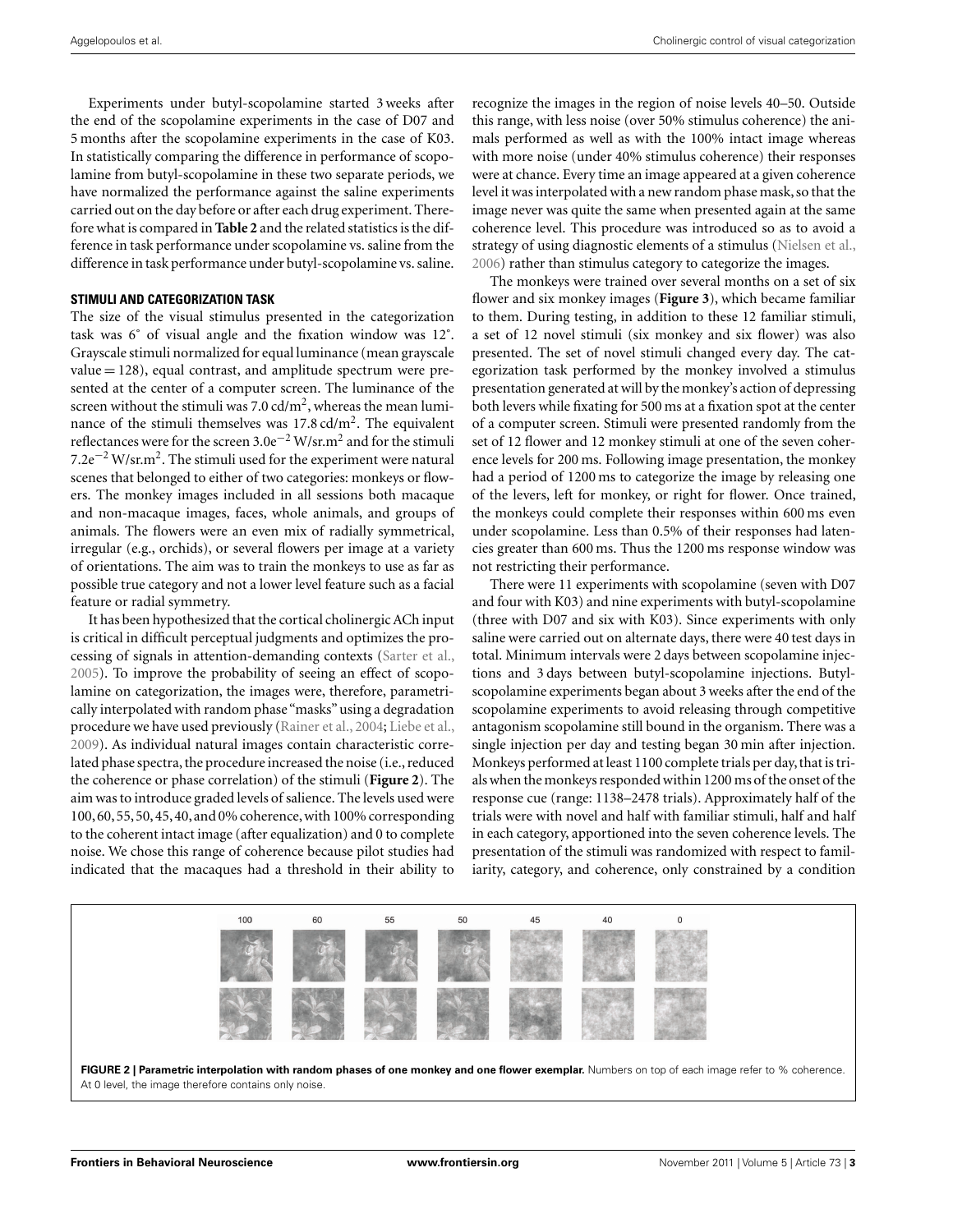<span id="page-3-0"></span>

that by 1680 trials responses were required from the monkey for 840 stimuli in each category and each familiarity level, with 240 stimuli in each coherence level. So by 1680 trials, 60 responses were required for every combination of category, familiarity, and coherence level.

# **STATISTICAL ANALYSIS OF BEHAVIORAL DATA**

For each experiment, psychometric functions were computed in which the proportion of correct responses was plotted against the noise level for each of the four conditions: familiar or unfamiliar stimuli with or without scopolamine using the psignifit routine [\(Wichmann and Hill, 2001a,b\)](#page-9-0). The same procedure was used to fit behavioral performance under butyl-scopolamine. Confidence limits were computed and a univariate ANOVA was performed (factors: subject, treatment, familiarity, coherence). ANOVAs were carried out both for the probability of a correct response and for latency of response. Response latencies were calculated from the time the stimulus was turned off and the response cue came on, when the macaques could respond by releasing one of the levers.

In some experiments one of the monkeys used a strategy of releasing the levers at random or mostly at random, which would still allow him to obtain reward 50% of the time. To avoid potential confounds,if performance was impaired during an experiment to less than 60% average correct for the highest coherence levels, the experiments (three experiments) were not used for further analysis, other than for the response latency measurements.

# **RESULTS**

The results are presented in three subsections. The effects of scopolamine on categorization performance with either saline or butyl-scopolamine as a control are presented in the first subsection. To assess the effects of scopolamine on categorization performance, psychometric functions were calculated, and we compared the effects of the drug/control on the proportion of correct responses using analysis of variance and associated statistical analyses. The main finding was that categorization of novel stimuli was impaired in both subjects whereas scopolamine had no effect on the categorization of familiar stimuli. In the second subsection, categorization response latencies are compared with or without scopolamine. The effects of scopolamine on other observed parameters, such as pupil dilation and juice consumption, are presented in the third subsection.

# **CATEGORIZATION PERFORMANCE**

In both monkeys, scopolamine impaired the categorization of novel stimuli, when categorization performance was compared to performance following injection of saline (**[Figure 4](#page-4-0)**). A four factor ANOVA was carried out (**[Table 1](#page-4-0)**). Factors were 1. Stimulus coherence (six levels), 2. Drug treatment (scopolamine, butyl-scopolamine or saline), 3. Familiarity (novel or familiar), 4. Subject: D07 or K03.

There was a very highly significant ANOVA  $[F(95, 408) = 40.34,$ *p* = 3.689e<sup>-157</sup>]. Additionally, there was a very highly significant interaction of drug treatment  $\times$  familiarity which indicates that at least one of the drugs affected performance for at least one of the familiarity levels (indeed for the novel stimuli, as will be seen further down). The treatment  $\times$  familiarity  $\times$  coherence interaction was not significant  $[F(15, 408) = 66.74, p = 0.072]$ . It can be concluded that not only familiarity and drug treatment but also their interaction were independent of coherence. Therefore, as indicated also by the presence of a downward rather than a rightward shift of the psychometric curve, perceptual sensitivity remained similar but categorization performance changed.

Data satisfied the normality requirements for ANOVA (using Kolmogorov–Smirnov and Shapiro–Wilk tests) but overall did not satisfy equality of variances [Levene's test,  $F(95,408) = 2.291$ , *p* = 1.12e<sup>-8</sup>]. For that reason, three *post hoc* tests were selected to assess the results of the ANOVA that do not assume equality of variances: the Games-Howell, Dunnet T3, and Tamhane *post hoc* tests. All three *post hoc* tests gave the same level of significance for all comparisons.

Paired *t*-tests also confirmed that scopolamine and butylscopolamine affected categorization differently for familiar vs. novel stimuli (**[Table 2](#page-5-0)**). Specifically, scopolamine but not butylscopolamine impaired the categorization of novel stimuli, whereas in the case of the categorization of familiar stimuli, the effects of scopolamine and butyl-scopolamine were not statistically different according to the *post hoc* testing (although paired *t*-tests suggested a difference). *Post hoc* testing also pointed out that the highest three stimulus coherence levels (55, 60, and 100% coherence) were homogeneous and did not differ statistically from each other.

How much greater was the impairment under scopolamine to that caused by butyl-scopolamine alone (due to its peripheral actions)? Since the highest three coherence levels were statistically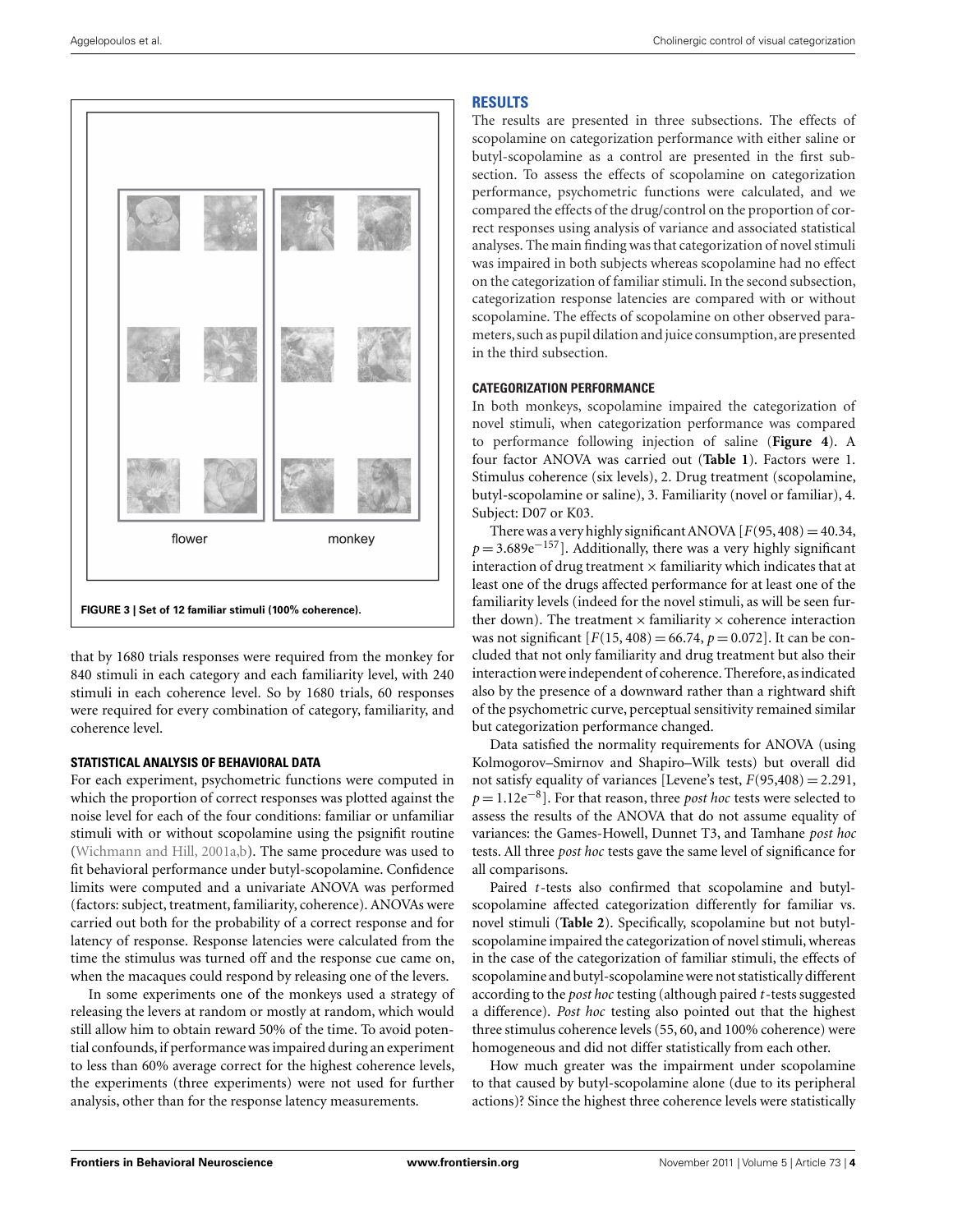<span id="page-4-0"></span>homogeneous, we used these three levels to quantify the relative effect size of scopolamine on categorization performance in the two monkeys, by calculating the difference in performance between scopolamine vs. saline and butyl scopolamine vs. saline for the three highest coherence levels (**Table 1**). We carried out a new ANOVA with the difference between the two drugs as the dependent variable (**[Table 2](#page-5-0)**). The results indicated that the



**FIGURE 4 | Average psychometric functions of the behavioral performance for the two monkeys, (A) Effect of scopolamine on the performance of the categorization task for monkey.** D07 (seven scopolamine experiments, 7.5–10μg/kg dose) and monkey K03 (four scopolamine experiments,  $7.5 \mu$ g/kg dose). On the Y axis is plotted the proportion of correct responses (probability of a correct response, mean  $\pm$  1SE). The color coding scheme is indicated in the lower right. Both animals showed worst performance when categorizing novel images under scopolamine. **(B)** Butyl-scopolamine experiments: performance under butyl-scopolamine (2–4 mg/kg), a scopolamine analog that cannot cross the blood brain barrier (three and six experiments, respectively). Experiments within a panel consist of scopolamine and control experiments on successive days whereas comparisons between panels involve experiments spaced potentially weeks or months apart.

factor familiarity had a very highly significant effect [ANOVA,  $F(1, 118) = 31.07$ ,  $p = 1.60e^{-7}$ ] as did the factor "treatment," i.e., whether the monkeys received scopolamine or butyl-scopolamine  $[F(1, 118) = 60.25, p = 3.35e^{-12}]$ . This effect did not depend on the subject (monkey) as there were no significant interactions between subject  $\times$  familiarity or subject  $\times$  treatment. This analysis also confirms the conclusions of our earlier findings from the ANOVA with all six coherence levels. A summary of these results is presented in **[Figure 5](#page-5-0)**. The comparisons of drug vs. saline are plotted in **[Figure 5A](#page-5-0)** and the comparisons of scopolamine vs. butyl-scopolamine in **[Figure 5B](#page-5-0)**. Compared to butyl-scopolamine, scopolamine led to an overall 11.4% impairment for monkey K03 and an overall 15.4% impairment for monkey D07 in the categorization of novel stimuli (with 50% impairment in correct performance as the maximum). It can be concluded that both monkeys were most impaired, in relation to pharmacological controls,when they had to categorize novel stimuli under scopolamine (**Figures 4,5**).

### **RESPONSE LATENCY**

In addition to the effect of scopolamine on the proportion of correct trials, scopolamine affected the latency of the animals' responses in the task (**[Figure 6](#page-5-0)**). Without scopolamine, average response latency for the 100% coherence stimuli was  $309 \pm 9 \text{ ms}$  (mean  $\pm$  SE) for monkey D07 and  $304 \pm 12 \text{ ms}$ (mean  $\pm$  SE) for monkey K03. The latency of response to the stimuli, when a correct response was made, was inversely correlated with coherence and was longer for novel stimuli, presumably a case of speed-accuracy trade-off. Scopolamine increased response latency compared to saline in both monkeys, D07 [ANOVA,  $F(1,140) = 8.922$ ,  $p = 0.00333$ ] and K03 [ANOVA,  $F(1,140) = 16.483, p = 8.132e^{-5}$ . Scopolamine's effect in increasing response latency was not specific for novel stimuli and could reflect its role in cue detection and executive processes.

Indeed, no factor interactions were significant; despite an overall trend, one could not argue that scopolamine delayed specifically the categorization of novel stimuli. In monkey D07, however, when only the three most coherent levels were used for the ANOVA, the scopolamine  $\times$  familiarity interaction was highly significant. The latency for the categorization of novel stimuli under scopolamine

**Table 1 | Paired** *t***-tests of categorization performance of drug treatment (scopolamine or butyl-scopolamine) vs. saline (paired experiments were conducted on alternate days).**

| Dependent variable: proportion correct | <b>Paired differences</b> |           | df | t          | Sig. (two-tailed) |
|----------------------------------------|---------------------------|-----------|----|------------|-------------------|
|                                        | Mean                      | <b>SE</b> |    |            |                   |
| D07 scop nov - D07 sal nov             | $-10.8306122$             | 1.157665  | 48 | $-9.35556$ | $2.14E-12***$     |
| D07 scop fam - D07 sal fam             | $-1.04897959$             | 0.601105  | 48 | $-1.74508$ | 0.08737           |
| D07 butylscop nov - D07 sal nov        | $-0.39285714$             | 1.653239  | 27 | $-0.23763$ | 0.813963          |
| D07 butylscop fam - D07 sal fam        | 0.471428571               | 0.893374  | 27 | 0.527694   | 0.602022          |
| K03 scop nov - K03 sal nov             | 9.903571429               | 2.031423  | 27 | 4.875189   | 4.26E-05***       |
| K03 scop fam - K03 sal fam             | $-5.9$                    | 1.890123  | 27 | $-3.12149$ | $0.004257**$      |
| K03 butylscop nov – K03 sal nov        | $-4.08571429$             | 1.125208  | 41 | $-3.63108$ | $0.000777***$     |
| K03 butylscop fam - K03 sal fam        | $-1.72857143$             | 1.317316  | 41 | $-1.31219$ | 0.196755          |

D07 and K03 were the two macaques; scop, scopolamine; butyl-scop, butyl-scopolamine; sal, saline; nov, novel stimuli; fam, familiar stimuli. \*\*p < 0.01; \*\*\*p < 0.001.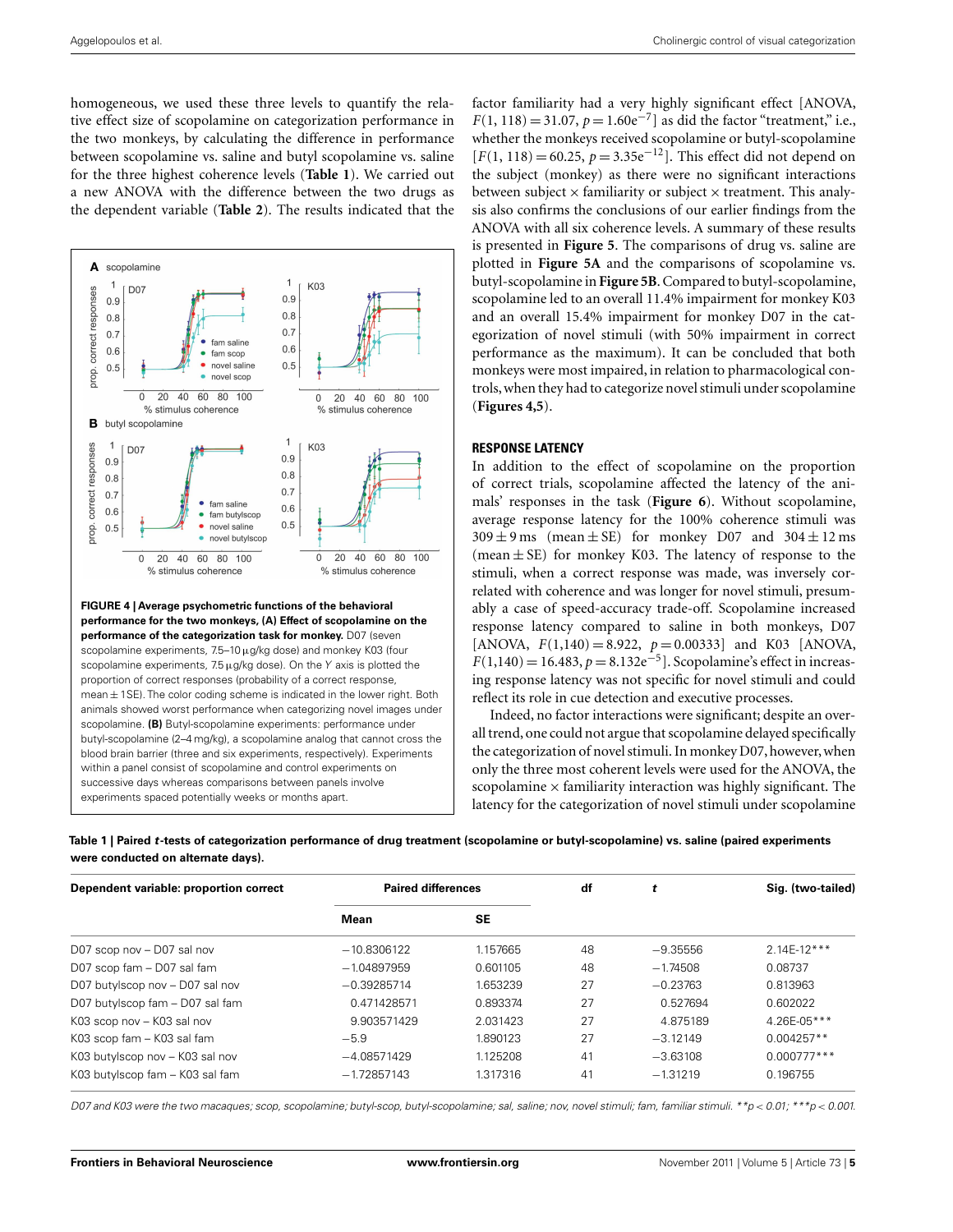<span id="page-5-0"></span>**Table 2 | Three-factor univariate ANOVA of correct categorization performance dependent variable: difference in performance (drug–saline) treatment factor: two levels: scopolamine or butyl-scopolamine.**

| Source                                          | df  | F        | Sig.            |
|-------------------------------------------------|-----|----------|-----------------|
| Corrected model                                 | 7   | 21.34863 | 2.26E-18***     |
| Intercept                                       |     | 134.7247 | $3.04E-21***$   |
| Subject                                         | 1   | 15.51269 | $0.000139***$   |
| Familiarity                                     |     | 31.07237 | $1.6E - 07$ *** |
| Treatment                                       |     | 60.24616 | 3.35E-12***     |
| Subject $\times$ familiarity                    | 1   | 3.043932 | 0.083643        |
| Subject $\times$ treatment                      | 1   | 1.859905 | 0.175232        |
| Familiarity $\times$ treatment                  | 1   | 29.66078 | 2.85E-07***     |
| Subject $\times$ familiarity $\times$ treatment | 1   | 1.670446 | 0.198724        |
| Error                                           | 118 |          |                 |
| Total                                           | 126 |          |                 |

 $***p < 0.001$ .



**FIGURE 5 | Mean percent impairment of performance for each monkey for the categorization of familiar or novel stimuli compared to control.** The means of the three highest coherence levels have been used in making these comparisons. The colors of the bars match the colors of the curves in **[Figure 4](#page-4-0)**, other than that the control in this case is not saline but butyl-scopolamine. **(A)** Mean percent performance change (Mean ± SE) of drug treatment relative to saline. Positive values are for impairment, negative values for improvement. The categorization of novel stimuli was significantly impaired by scopolamine compared to the other treatments which were not significantly different from each other in either monkey. **(B)** Effect on performance due to the central action of scopolamine: mean percent impairment due to scopolamine after subtracting the mean impairment due to butyl-scopolamine, the peripherally acting analog. On the basis of the result shown in **(A)**, the impairment in the categorization of the familiar stimuli is not significant in either monkey. The categorization of novel stimuli but not of familiar stimuli was significantly impaired by the central actions of scopolamine, based on the butyl-scopolamine control. Statistics in the text.

was longer for coherence level 100 (ANOVA  $p = 0.009$ , paired *t*test  $p = 0.005$ ), also for coherence level 60 (ANOVA  $p = 0.009$ , paired *t*-test  $p = 0.006$ ) and it was significant for coherence level 55 (ANOVA  $p = 0.009$ , paired *t*-test  $p = 0.013$ ). Response latency was shortest when familiar stimuli had to be categorized after injection of saline (**Figure 6**).



**the seven different coherence levels.** Response is measured from the time the stimulus is presented to the time the appropriate lever is released and is shown here for the correct responses only. In monkey D07 (scopolamine drug injections 7.5 and 10μg/kg combined), response latencies were shorter for the more coherent stimulus levels (ANOVA, p < 1.96e−14). Scopolamine significantly slowed categorization responses for novel stimuli at the more coherent levels (55–100) as compared to categorizing the novel stimuli after injection of saline, while the categorization of familiar stimuli under saline was generally the fastest. In monkey K03 response latencies were also shorter for the more coherent stimulus levels (ANOVA,  $p < 6.81e^{-15}$ ) at the 7.5 µg/kg dose level.

# **SCOPOLAMINE EFFECTS ON OTHER OBSERVED PARAMETERS**

In addition to its effects on the categorization task, ACh has a variety of other effects. We measured several other parameters that in D07 included pupil diameter, total number of valid trials, percentage of aborted trials, and total volume of juice consumed. Pupil diameter was significantly increased by scopolamine (paired *t*-test  $p = 0.00012$ ,  $n = 7$ ), total number of valid trials was reduced (paired *t*-test  $p = 0.0008$ ,  $n=7$ ), percentage of aborted trials following successful fixation was increased (paired *t*-test  $p = 0.0074$ ,  $n = 7$ ), response latency to the non-degraded stimuli was increased (paired *t*test  $p = 0.0013$ ,  $n = 7$ ), experiment duration (hours the monkey worked per day) was increased (paired *t*-test  $p = 0.00013$ ,  $n = 7$ ), and volume of juice consumed was reduced ( $t$ -test  $p = 0.016$ ,  $n = 7$ .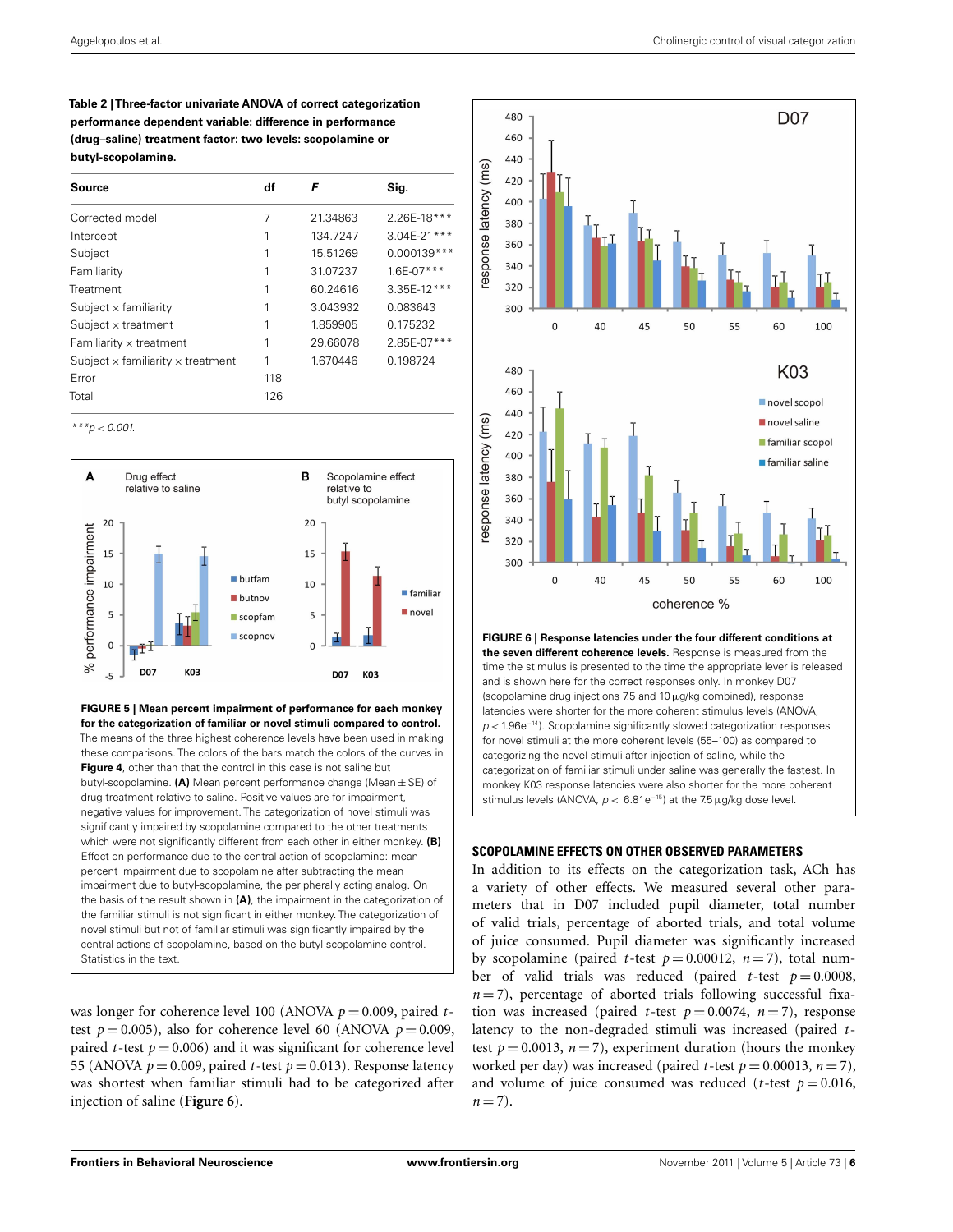Some of these parameters were similarly affected by the peripheral agonist butyl-scopolamine: pupil diameter was significantly increased (paired *t*-test  $p = 0.0040$ ,  $n = 4$ ), total number of valid trials was reduced (paired *t*-test  $p = 0.0038$ ,  $n = 4$ ). Percentage of aborted trials following successful fixation was unchanged (paired *t*-test  $p = 0.73$ ,  $n = 4$ ), response latency was unchanged (paired *t*-test  $p = 0.66$ ,  $n = 4$ ), experiment duration was affected but not significantly (paired *t*-test  $p = 0.25$ ,  $n = 4$ ), and volume of juice consumed was reduced but not significantly ( $t$ -test  $p = 0.38$ ,  $n=4$ ). These effects were, therefore, similar with both drugs. They can best be explained therefore as the result of peripheral parasympathetic depression. Nevertheless, after subtracting the impairment in performance caused by butyl-scopolamine from that caused by scopolamine (e.g., **[Figure 5](#page-5-0)**) it can be concluded that the central action of scopolamine on the categorization of novel stimuli was independent of peripheral side effects such as pupillary dilation.

## **DISCUSSION**

We have examined the effects of scopolamine, an antagonist of muscarinic ACh receptors, on visual categorization in macaques. In both animals scopolamine impaired performance in the categorization of novel stimuli, while impairment on the categorization of familiar stimuli was non-significant in both animals, when the peripheral actions of this drug were controlled for. This finding suggests a special role of muscarinic cholinergic mechanisms in the categorization of novel visual information.

Our finding complements previous studies finding a role for acetylcholine in the processing of novel information. [Ridley et al.](#page-9-0)  $(1984)$  $(1984)$  found no effect of scopolamine on visual discriminations of very familiar objects.[Aigner et al.](#page-8-0) [\(1987](#page-8-0)) have proposed that recognition memory (familiarity) is affected by lesions in the NBM, while [Wilson and Rolls](#page-9-0) [\(1990a](#page-9-0)) found neurons in the primate substantia inominata (including the NBM) with differential responses between novel and familiar stimuli. Other studies have implicated the [basal forebrain cholinergic region in reward associations \(](#page-9-0)Rolls et al.[,](#page-8-0) [1980](#page-9-0), [1986](#page-9-0)[;](#page-8-0) [Wilson and Rolls](#page-9-0), [1990b](#page-9-0)[\). Consequently,](#page-8-0) Masuda et al. [\(1997\)](#page-8-0) have argued in favor of cholinergic mechanisms of object–reward associations with novel or familiar stimuli in the cholinergic groups of the basal forebrain whose function would have been impaired by scopolamine in our study.

It must be noted that the task the monkeys performed was under executive cognitive control, such that the stimuli appeared on command, following a voluntary depression of the two levers. The monkey did not have to wait for a cue. The cognitive task required only attention to the stimulus itself, while the stimulus was generated at will. Therefore any effects of scopolamine on cue detection and cue-based attention as reported in the literature (see [Hasselmo and Sarter, 2011\)](#page-8-0) were bypassed. In this situation, the lack of impairments on the categorization of familiar stimuli suggests that non-cue-driven attention was not affected by scopolamine.

Similar conclusions can be drawn when considering the central effect of scopolamine in impairing performance only for novel stimuli. The implication is that scopolamine did not generally affect attentional mechanisms, perception, decision-making, or basic neuronal mechanisms in ways detrimental to performing this

task. The action of scopolamine decreased percent correct performance for novel stimuli beyond any effects caused by the peripherally acting analog butyl-scopolamine, which caused as in the case of a study by [Ruotsalainen et al.](#page-9-0) [\(2000](#page-9-0)) an increase in omissions (aborted trials), decrease in the total number of trials completed, and an increased response latency. Additionally, scopolamine affected the categorization of novel stimuli across *all* coherence levels, indicating a specific learning impairment possibly through an impairment in the acquisition of new information and the storage of new memories. The scopolamine-induced impairment appears to be associated with the categorization of novel stimuli, rather than being a non-specific effect attributable to difficult perceptual judgments, as it was present at all coherence levels.

The specific effect of scopolamine only on the processing of novel stimuli indicates that the effect of scopolamine on object reco[gnition observed in previous studies](#page-8-0) [\(Tang et al.](#page-9-0)[,](#page-8-0) [1997;](#page-9-0) Myers et al., [2002](#page-8-0)) may be due to an effect on memory encoding rather than due to effects on other cognitive functions such as perception, memory retrieval, decision, or reporting (since the categorization of familiar stimuli was unaffected). This conclusion is in agreement with the conclusions of the Wisconsin General Test Apparatus of [Ridley et al.](#page-9-0) [\(1984\)](#page-9-0) [and the DNMS study by](#page-8-0) Aigner et al. [\(1991](#page-8-0)), that scopolamine has an effect on learning by impairing the encoding of new information in long-term memory. Our findings are also in agreement with the conclusion of [Dotigny et al.](#page-8-0) [\(2008](#page-8-0)) that scopolamine does not affect visual acuity in rats, leading the authors to conclude that their study indicates that the basal forebrain cholinergic system is involved in cognitive enhancement or attention during visual learning. Our findings also agree with the conclusion of [Miller and Desimone](#page-8-0) [\(1993](#page-8-0)) that scopolamine had no effect on the sensory information conveyed by IT neurons.

There are a number of possibilities based on the literature about the exact involvement of the cholinergic system. One possibility is that scopolamine impairs synaptic plasticity mechanisms facilitated by acetylcholine. For example, activation of muscarinic receptors is required for the induction of corticostriatal long-term potentiation (LTP; [Calabresi et al., 1999\)](#page-8-0) and perirhinal long-term depression (LTD; [Warburton et al.](#page-9-0), [2003](#page-9-0)), actions that can be blocked by scopolamine. Indeed the block of LTD in higher visual area TE of the rat [\(Warburton et al., 2003\)](#page-9-0) suggests that one role of the cholinergic system may be the acquisition and storage of new information such that novel stimuli may become "familiar." This finding may explain the increased responsiveness under scopolamine of IT neurons to sample stimuli in a DMS task observed by [Miller and Desimone](#page-8-0) [\(1993](#page-8-0)). Scopolamine would block the LTD to novel stimuli (only) and therefore neurons in the IT and perirhinal cortex would be expected to have a higher fire rate response to the presentation of novel stimuli (as novel samples in a DMS task) under scopolamine, one of the findings of that study. Additional evidence that ACh is involved in synaptic plasticity is available from studies in the hippocampus [\(Drever et al., 2011](#page-8-0)). Endogenous ACh lowers the threshold for LTP in the hippocampus via a muscarinic receptor dependent mechanism [\(Ovsepian, 2008\)](#page-8-0). If Hebbian synaptic modification mechanisms are involved, there is additional evidence that would implicate the temporal lobe as the relevant locus. Cholinergic deafferentation of the perirhinal cortex in the rat using saporin immunoglobulin lesions [\(McGaughy et al.,](#page-8-0)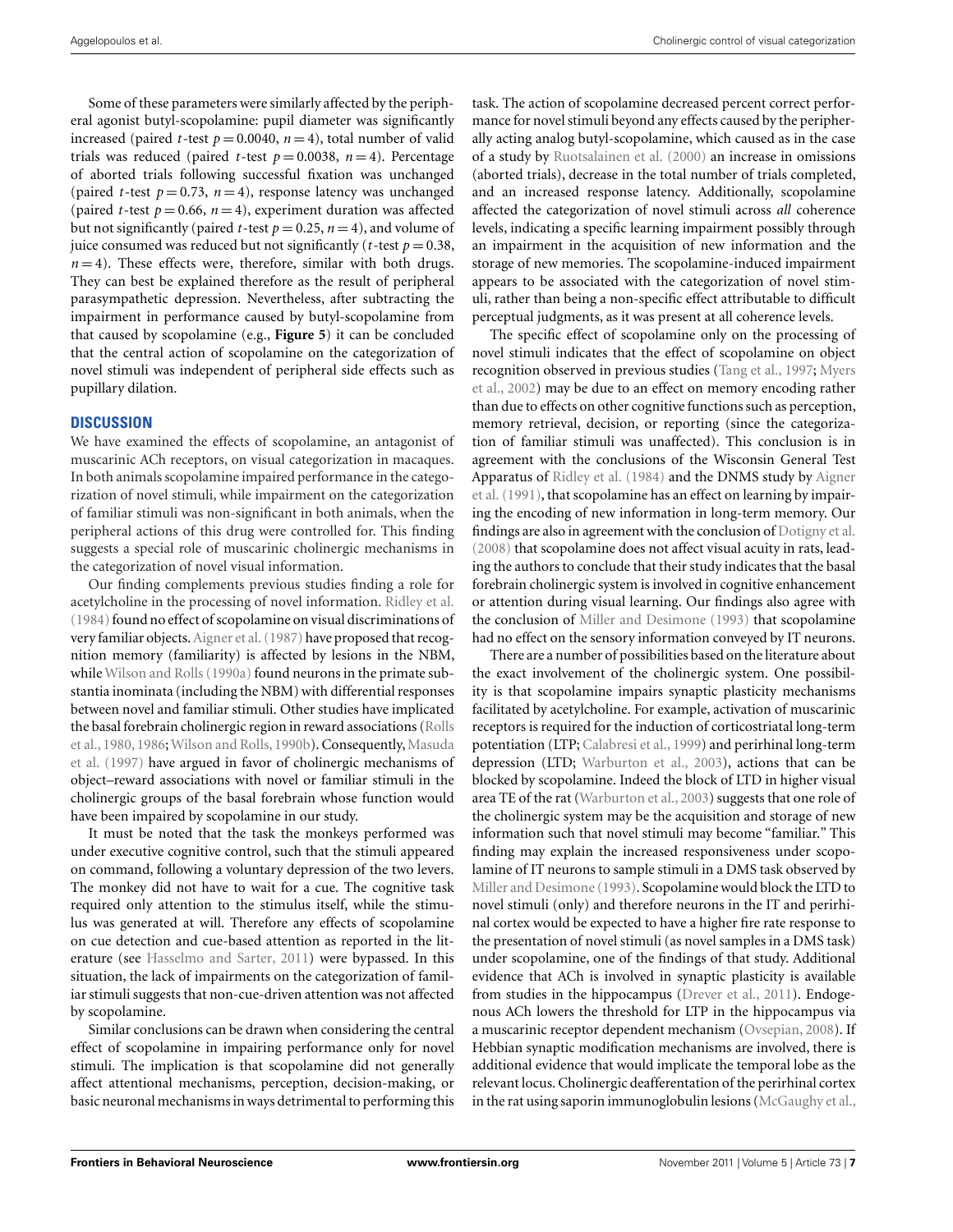[2005\)](#page-8-0) and physical lesions to the input from the basal forebrain to area TE and the perirhinal cortex in the macaque [\(Browning et al.,](#page-8-0) [2010\)](#page-8-0) strongly suggest that object recognition, working memory, and ultimately learning of stimulus reward associations involving novel but not familiar objects depend on cholinergic mechanisms. However, other loci may also be affected, especially as the categorization task involved complex operant conditioning and there is evidence that corticostriatal LTP, an area involved in operant conditi[oning, depends on local striatal cholinergic activity \(](#page-8-0)Calabresi et al., [1999\)](#page-8-0).

A second possibility is that scopolamine impairs input and gain control in the brain and more so for novel stimuli. A gain-changing action has been hypothesized both for cortical sensory areas as well as f[or the hippocampus](#page-8-0) [\(Sarter et al.](#page-9-0)[,](#page-8-0) [2005](#page-9-0)[;](#page-8-0) Giocomo and Hasselmo, [2007\)](#page-8-0). This argument is similar to an old hypothesis of a [setting of an alert brain state by cholinergic drive \(](#page-8-0)Grossman et al., [1965\)](#page-8-0). A dual mode of action of ACh indeed would involve a combination of both of the above mechanisms [\(Ovsepian, 2008](#page-8-0)), with modulation of synaptic plasticity to determine the relative dominance of neuronal inputs while a generalized facilitation of transmission might affect the overall gain for transmission through cortical regions.

A third possibility, especially in relation to the role of the NBM, is that scopolamine affects the categorization especially of novel stimuli via a block of a prefrontal drive [\(Rasmusson et al.,](#page-9-0) [2007\)](#page-9-0). Cholinergic enhancement produced by the cholinesterase inhibitor physostigmine eliminates the modulation of neural activity by task-difficulty in the prefrontal cortex during working memory [\(Furey et al.](#page-8-0), [2008](#page-8-0)). In such a case, there would be a loss of task-difficulty dependent prefrontal drive. The NBM receives cortical input only from the prefrontal and anterior temporal cortex [\(Mesulam and Mufson](#page-8-0), [1984](#page-8-0); [Grove, 1988](#page-8-0); [Gaykema et al., 1991](#page-8-0)) and is a likely intermediary in the allocation of cortical resources to a difficult task. Therefore scopolamine would presumably block the output of prefrontal drive that could allocate selected cortical/attentional resources to a difficult task, such as the detection of the novel and often noisy stimuli in the categorization task in the present experiments. The exact site of the effect of scopolamine on the categorization task has not yet been established but may indeed depend on forebrain mechanisms with a prefrontal involvement.

It is clear from the fact that the monkeys could categorize novel images with relative accuracy and well above chance, especially in the absence of scopolamine, that the monkeys had learned correctly to form the categories for which they had been trained. The experiment as designed cannot address satisfactorily the question whether the effect of scopolamine was on learning about new objects or on generalizing into better, more inclusive categories. That some object-based learning of the images was involved is expected by the indistinctness of the low-coherence stimuli. At least when their coherence was around the psychophysical threshold, information encoding, and short-term memory would be required [\(Lewandowsky](#page-8-0), [2011](#page-8-0)) and these are processes needed for new object learning. Categorization, nevertheless, involves generalizing over representations of several objects. The question can be raised whether it was object learning or a generalization to novel exemplars that was affected by scopolamine during this task.

Within this context, there are two hypotheses about how categorization operates, either via new exemplar learning or via the application of categorization rules independent of new learning. According to the first view, categorization involves category generalization analogous to the process of generalizing to several views of the same object, similar to the mechanism of how object learning occurs [\(Logothetis and Pauls, 1995](#page-8-0); [Booth and Rolls, 1998](#page-8-0)). The underlying associational mechanisms for object view generalization (object learning) and category object generalization (cat[egory learning\) may indeed be quite similar \(](#page-9-0)Soto and Wasserman, [2010\)](#page-9-0). There is evidence that categorization learning uses image fragments qualitatively similar to those used in object learning [\(Hegdé et al.](#page-8-0), [2008](#page-8-0); [Kromrey et al.](#page-8-0), [2010](#page-8-0)) and that information for both object identity and object category is available in the same brain region, the IT cortex (see [Sigala and Logothetis](#page-9-0), [2002;](#page-9-0) [Buckley and Sigala](#page-8-0), [2010\)](#page-8-0). Nonetheless, our experiments were not designed to discriminate between these two possible mechanisms for categorization.

Notwithstanding the question of whether object or category learning was impaired by scopolamine at the low-coherence levels, categorization performance for novel stimuli remained impaired even at higher coherence levels. The downward shift in the psychophysical curve for the categorization of novel stimuli by scopolamine tends to favor the interpretation that the antimuscarinic action of scopolamine caused an impairment in categorization at all levels. This would favor a role of acetylcholine in cortical plasticity at levels (and cortical sites) located higher in the visual hierarchy. Nevertheless, here the role of ACh could be analogous to its role in plasticity of the tuning properties of primary sensory neurons (e.g., Bakin and Weinberger, 1996; Kilgard and Merzenich, [1998;](#page-8-0) [Warburton et al.](#page-9-0), [2003;](#page-9-0) [Weinberger, 2003](#page-9-0); [Froemke et al.,](#page-8-0) [2007;](#page-8-0) [Kang and Vaucher, 2009](#page-8-0)).

It must be concluded that already formed object and category representations were unaffected by the antimuscarinic action of scopolamine but that the monkeys were less able to assign novel stimuli as further exemplars into pre-existing categories. It cannot be ascertained on the basis of these results whether the stability of categorization rules or internal "concepts" [\(Bruner et al.,](#page-8-0) [1967\)](#page-8-0) is completely unaffected by muscarinic actions. However, it is likely that already established object category rules and exemplars remained stable, as the categorization of familiar images was not impaired by scopolamine.

# **CONCLUSION**

In conclusion, scopolamine through its central antagonism of muscarinic ACh receptors affected primarily the categorization of novel stimuli. The process of visual categorization, and in particular the assignment of novel exemplars to a given category, can be disrupted via an inhibition of central muscarinic receptors.

# **ACKNOWLEDGMENTS**

This research was supported by a German Federal Ministry for Education and Research (Bundesministerium für Bildung und Forschung – BMBF) grant to Dr. Gregor Rainer (Grant number BMBF 01EV0701) and a Ph. D. fellowship from the SFB 550 of the University of Tuebingen for Stefanie Liebe as well as the Max Planck Society.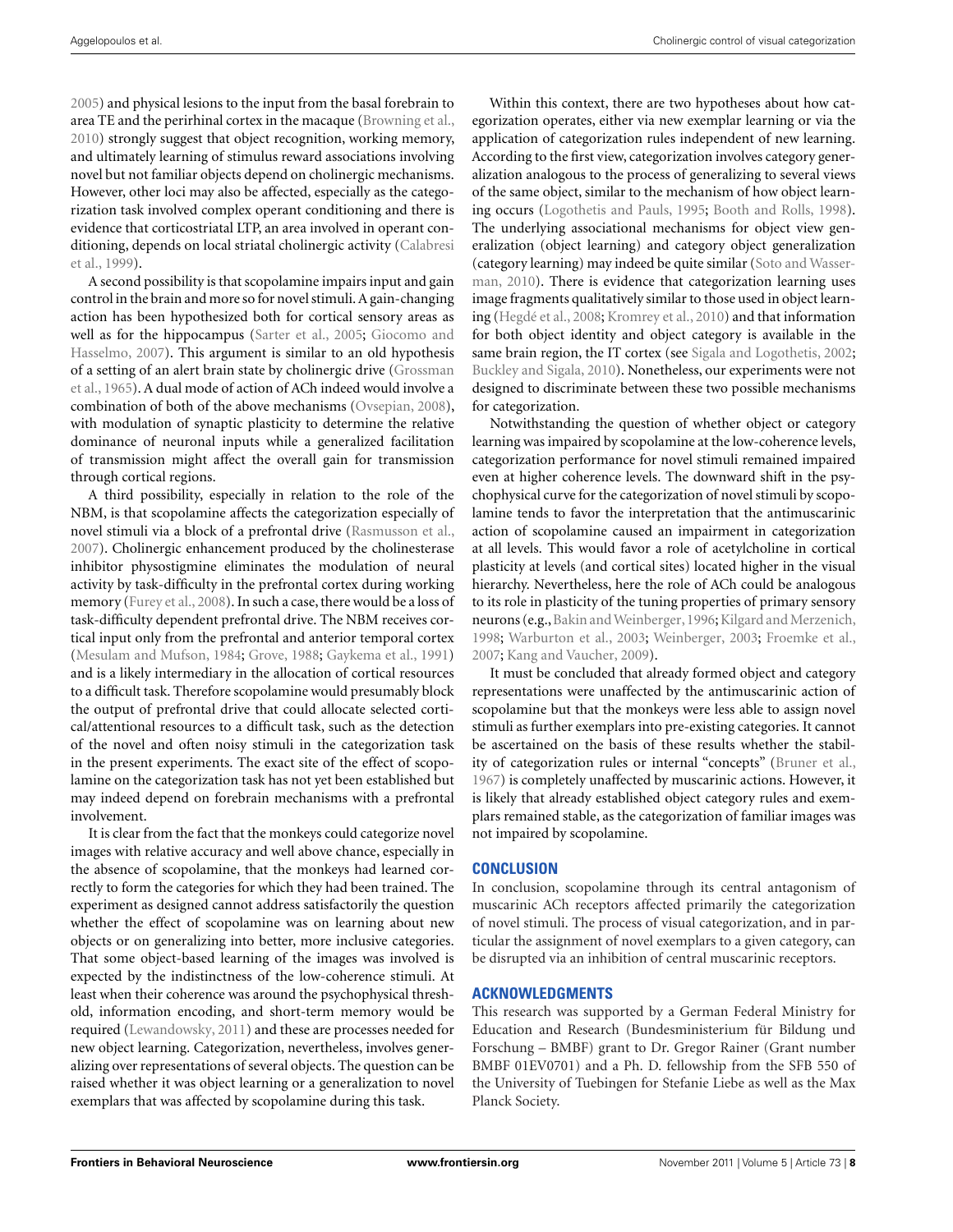### <span id="page-8-0"></span>**REFERENCES**

- Aigner, T. G., and Mishkin, M. (1986). The effects of physostigmine and scopolamine on recognition memory in monkeys. *Behav. Neural Biol.* 45, 81–87.
- Aigner, T. G., Mitchell, S. J., Aggleton, J. P., DeLong, M. R, Struble, R. G., Price, D. L., Wenk, G. L., and Mishkin, M. (1987). Effects of scopolamine and physostigmine on recognition memory in monkeys with ibotenic-acid lesions of the nucleus basalis of Meynert. *Psychopharmacology (Berl.)* 9, 292–300.
- Aigner, T. G.,Walker, D. L., and Mishkin, M. (1991). Comparison of the effects of scopolamine administered before and after acquisition in a test of visual recognition memory in monkeys. *Behav. Neural Biol.* 55, 61–67. [Erratum in: *Behav. Neural Biol.* 55, 380].
- Arendt, T., Bigl, V., and Arendt, A. (1984). Neurone loss in the nucleus basalis of Meynert in Creutzfeldt-Jakob Disease. *Acta Neuropathol.* 65, 85–88.
- Arendt, T., Bigl, V., Arendt, A., and Tennstedt, A. (1983). Loss of neurons in the nucleus basalis of Meynert in Alzheimer's disease, paralysis agitans and Korsakoff's disease. *Acta Neuropathol.* 61, 101–108.
- Bakin, J. S., and Weinberger, N. M. (1996). Induction of a physiological memory in the cerebral cortex by stimulation of the nucleus basalis. *Proc. Natl. Acad. Sci. U.S.A.* 93, 11219–11224.
- Booth, M. C., and Rolls, E. T. (1998). View-invariant representations of familiar objects by neurons in the inferior temporal visual cortex. *Cereb. Cortex* 8, 510–523.
- Browning, P. G., Gaffan, D., Croxson, P. L., and Baxter, M. G. (2010). Severe scene learning impairment, but intact recognition memory, after cholinergic depletion of inferotemporal cortex followed by fornix transection. *Cereb. Cortex* 20, 282–293.
- Bruner, J., Goodnow, J. J., and Austin, G. A. (1967). *A Study of Thinking*. New York: Science Editions.
- Buckley, M. J., and Sigala, N. (2010). Is top-down control from prefrontal cortex necessary for visual categorisation? *Neuron* 66, 471–473.
- Calabresi, P., Centonze, D., Gubellini, P., and Bernardi, G. (1999). Activation of M1-muscarinic like receptors is required for the induction of corticostriatal LTP. *Neuropharmacology* 38, 323–326.
- Deco, G., and Thiele, A. (2010). Attention – oscillations and neuropharmacology. *Eur. J. Neurosci.* 30, 347–354.
- Dotigny, F., Ben Amor, A. Y., Burke, M., and Vaucher, E. (2008). Neuromodulatory role of acetylcholine in visually-induced cortical activation: behavioural and neuroanatomical correlates. *Neuroscience* 154, 1607–1618.
- Drever, B. D., Riedel, G., and Platt, B. (2011). The cholinergic system and hippocampal plasticity. *Behav. Brain Res.* 221, 505–514.
- Ebert, U., Oertel, R., Wesnes, K. A., and Kirch, W. (1998). Effects of physostigmine on scopolamineinduced changes in quantitative electroencephalogram and cognitive performance. *Hum. Psychopharmacol.* 13, 199–210.
- Fransen, E, Tahvildari, B., Egorov, A. V., Hasselmo, M. E., and Alonso, A. A. (2006). Mechanism of graded persistent cellular activity of entorhinal cortex layer V neurons. *Neuron* 49, 735–746.
- Fredrickson, A., Snyder, P. J., Cromer, J., Thomas, E., Lewis, M., and Maruff, P. (2008). The use of effect sizes to characterise the nature of cognitive change in psychopharmacological studies: an example with scopolamine. *Hum. Psychopharmacol.* 23, 425–436.
- Froemke, R. C., Merzenich, M. M., and Schreiner, C. E. (2007). A synaptic memory trace for cortical receptive field plasticity. *Nature* 450, 425–429.
- Furey, M. L., Ricciardi, E., Schapiro, M. B., Rapoport, S. I., and Pietrini, P. (2008). Cholinergic enhancement eliminates modulation of neural activity by task difficulty in the prefrontal cortex during working memory. *Neuropsychopharmacology* 33, 913–923.
- Gaykema, R. P., van Weeghel, R., Hersh, L. B., and Luiten, P. G. (1991). Prefrontal cortical projections to the cholinergic neurons in the basal forebrain. *J. Comp. Neurol.* 303, 563–583.
- Giocomo, L., and Hasselmo, M. (2007). Neuromodulation by glutamate and acetylcholine can change circuit dynamics by regulating the relative influence of afferent input and excitatory feedback. *Mol. Neurobiol.* 36, 184–200.
- Goard, M., and Yang Dan, Y. (2009). Basal forebrain activation enhances cortical coding of natural scenes. *Nat. Neurosci.* 12, 1444–1449.
- Grossman, S. P., Peters, R. H., Freedman, P. E., and Willer, H. I. (1965). Behavioural effects of cholinergic stimulation of the thalamic reticular formation. *J. Comp. Physiol. Psychol.* 59, 57–65.
- Grove, E. A. (1988). Neural associations of the substantia innominata in the

rat: afferent connections. *J. Comp. Neurol.* 277, 315–346.

- Heims, H. C., Critchley, H. D., Martin, N. H., Jäger, H. R., Mathias, C. J., and Cipolotti, L. (2006). Cognitive functioning in orthostatic hypotension due to pure autonomic failure. *Clin. Auton. Res.* 16, 113–120.
- Hasselmo, M. E., and Sarter, M. (2011). Modes and models of forebrain cholinergic neuromodulation of cognition. *Neuropsychopharmacology* 36, 52–73.
- Hegdé, J., Bart, E., and Kersten, D. (2008). Fragment-based learning of visual object categories. *Curr. Biol.* 18, 597–601.
- Herrero, J. L., Roberts, M. J., Delicato, L. S., Gieselmann, M. A., Dayan, P., and Thiele,A. (2008). Acetylcholine contributes through muscarinic receptors to attentional modulation inV1. *Nature* 454, 1110–1114.
- Kang, J. I., and Vaucher, E. (2009). Cholinergic pairing with visual activation results in long-term enhancement of visual evoked potentials. *PLoS ONE* 4, e5995. doi[:10.1371/journal.pone.0005995](http://dx.doi.org/10.1371/journal.pone.0005995)
- Kilgard, M. P., and Merzenich, M. M. (1998). Cortical Map Reorganisation Enabled by Nucleus Basalis Activity. *Science* 279, 1714–1718.
- Kromrey, S., Maestri, M., Hauffen, K., Bart, E., and Hegdé, J. (2010). Fragment-based learning of visual object categories in non-human primates. *PLoS ONE* 5:e15444. doi[:10.1371/journal.pone.0015444](http://dx.doi.org/10.1371/journal.pone.0015444)
- Levy, A. I. (1996). Muscarinic acetylcholine receptor expression in memory circuits: implications for treatment of Alzheimer disease. *Proc. Natl. Acad. Sci. U.S.A*. 93, 13541–13546.
- Lewandowsky, S. (2011). Working memory capacity for categorisation: Individual differences and modeling. *J. Exp. Psychol. Learn. Mem. Cogn.* 37, 720–738.
- Liebe, S., Fischer, E., Logothetis, N. K., and Rainer, G. (2009). Color and shape interactions in the recognition of natural scenes by human and monkey observers. *J. Vis.* 5, 14.1–16.
- Logothetis, N. K., and Pauls, J. (1995). Psychphysical and physiological evidence for viewer-centered object representations in the primate. *Cereb. Cortex* 5, 270–288.
- Masuda, R., Fukuda, M., Ono, T., and Endo, S. (1997). Neuronal responses at the sight of objects in monkey basal forebrain subregions during operant visual tasks. *Neurobiol. Learn. Mem.* 67, 181–196.
- McGaughy, J., Kaiser, T., and Sarter, M. (1996). Behavioural vigilance following infusions of 192 IgG-saporin

into the basal forebrain: selectivity of the behavioural impairment and relation to cortical AChE-positive fiber density. *Behav. Neurosci.* 110, 247–265.

- McGaughy, J., Koene, R. A., Eichenbaum, H., and Hasselmo, M. E. (2005). Cholinergic deafferentation of the entorhinal cortex in rats impairs encoding of novel but not familiar stimuli in a delayed nonmatch-to-sample task. *J. Neurosci.* 25, 10273–10281.
- Mesulam, M.-M., and Mufson, E. J. (1984). Neural inputs into the nucleus basalis of the substantia innominata (Ch4) in the rhesus monkey. *Brain* 107, 253–274.
- Miasnikov, A. A., Chen, J. C., Gross, N., Poytress, B. S., and Weinberger, N. M. (2008). Motivationally neutral stimulation of the nucleus basalis induces specific behavioural memory. *Neurobiol. Learn. Mem.* 90, 125–137.
- Miasnikov, A. A., Chen, J. C., and Weinberger, N. M. (2009). Behavioural memory induced by stimulation of the nucleus basalis: effects of contingency reversal. *Neurobiol. Learn. Mem.* 91, 298–309.
- Miasnikov, A. A., McLin, D. III., and Weinberger, N. M. (2001). Muscarinic dependence of nucleus basalis induced conditioned receptive field plasticity. *Neuroreport* 12, 1537–1542.
- Miller, E. K., and Desimone, R. (1993). Scopolamine affects shortterm memory but not inferior temporal neurons. *Neuroreport* 4, 81–84.
- Myers, T. M., Galbicka, G., Sipos, M. L., Varadi, S., Oubre, J. L., and Clark, M. G. (2002). Effects of anticholinergics on serial-probe recognition accuracy of rhesus macaques (*Macaca mulatta*). *Pharmacol. Biochem. Behav.* 73, 829–834.
- Nielsen, K. J., Logothetis, N. K., and Rainer, G. (2006). Discrimination strategies of humans and rhesus monkeys for complex visual displays. *Curr. Biol.* 16, 814–820.
- Ovsepian, S. V. (2008). Differential cholinergic modulation of synaptic encoding and gain control mechanisms in rat hippocampus. *Neurosci. Res.* 61, 92–98.
- Parikh, V., and Sarter, M. (2008). Cholinergic mediation of attention: contributions of phasic and tonic increases in prefrontal cholinergic activity. *Ann. N. Y. Acad. Sci.* 1129, 225–235.
- Pepeu, G., and Giovannini, M. G. (2004). Changes in acetylcholine extracellular levels during cognitive processes. *Learn. Mem.* 11, 21–27.